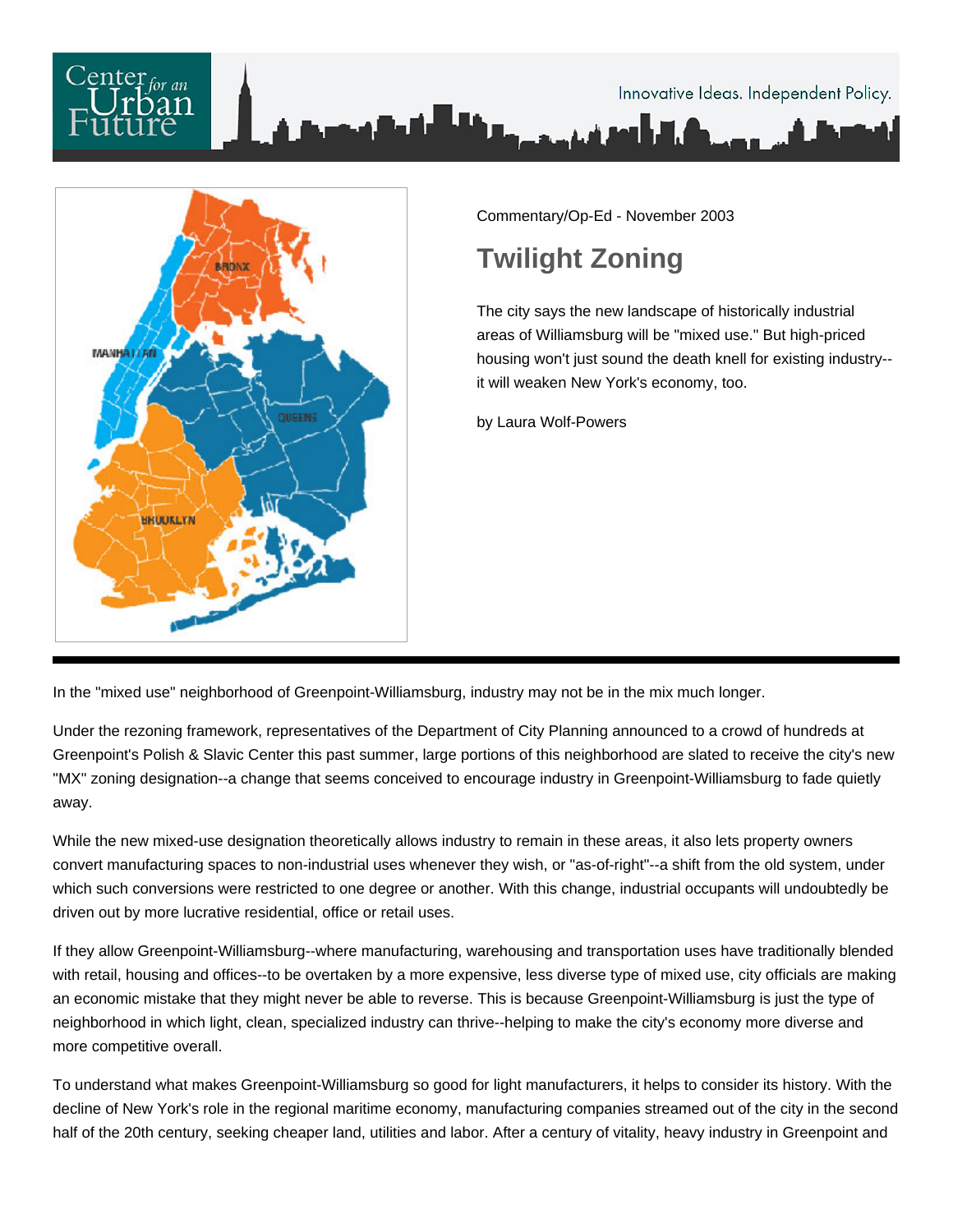Williamsburg plummeted--blessedly from the perspective of residents who had suffered from the pollution and noise produced by "dirty" industrial uses. Some parts of Greenpoint and Williamsburg, however, survived as mixed-use communities, with apartment buildings, retail strips and light industry interspersed.

In the 1970s and 1980s, factory lofts began to be occupied by smaller, custom producers catering to niche consumermarkets such as custom furnishings, specialty food and fashion apparel. Observers grew to believe that the persistent success of food firms such as the Brooklyn Brewery and music equipment specialists like Frantone Electronics showed that some kinds of industry could thrive in Greenpoint-Williamsburg and other mixed-use districts just across the river from Manhattan. In fact, some industry depended on these neighborhoods' eclectic, creative character and their proximity to markets.

In the early 1990s, the resurgence of light industry in mixed-use outer-borough neighborhoods began to draw notice. The Department of City Planning's 1993 Citywide Industry Study acknowledged this seeming paradox: The densest, most vibrant concentrations of industrial jobs outside of Manhattan were not in the "modern," suburban-style, low-rent industrial parks that the city had created in eastern Brooklyn and Queens and the north Bronx, but in higher-cost mixed-use areas in western Brooklyn and Queens--areas where crime was low, where creative people wanted to live, where Manhattan was a short truck trip or a subway stop away. The study also cautioned that "strong industrial areas where growth is occurring also tend to attract investment from the commercial and/or residential sectors, leading to competition for the land located in the manufacturing-zoned areas."

The juxtaposition of light industry to residential and commercial uses in Greenpoint-Williamsburg during this period was not only good for manufacturing; it was also welcomed by the area's other occupants. Community plans published by residents in the late 1990s cited job-creating light industry as a logical complement to residential and commercial uses, and urged planning officials to ensure that non-polluting industrial uses could remain.

So why the change to "MX" in Greenpoint-Williamsburg? The decision stems, at least in part, from a widely shared philosophy that holds that the city's future prosperity lies in the expansion of pricey residential enclaves and office districts, and that many mixed-use neighborhoods, particularly those closest to Manhattan's central business district, are undergoing an inevitable, unstoppable transformation that entails the dispersal or disappearance of their industrial land uses. Dozens of "commonsense" outlets, from the business press to the advertising materials of local economic development agencies, advance the idea that land and buildings should operate as pure commodities and that local officials must do everything possible to facilitate the extraction of value from them--that is, to promote their "highest and best use."

It is true that the high price of land in the city leads developers to seek out the highest possible return on their money, which, particularly in and near the central business districts, tends to involve either commercial or high-end residential development. But there is a chicken-and-egg issue here. One reason these uses are most profitable is because the city supports this trend. It does so by offering a generous array of subsidies, incentives and low-interest loans to developers of high-end residential and commercial properties. Allowing industry to be displaced by other land uses, as will occur in the new "MX" zones, is typically referred to as "letting the market alone." But that characterization is inaccurate, since the city intervenes plenty to create the conditions under which developers will build office space and luxury housing. This raises a question: Is industry really dying a natural death, propelled by inescapable market forces, or has it simply failed to gain the favor of policymakers who are constantly intervening in the development marketplace, promoting some uses at the expense of others?

Indeed, in Greenpoint-Williamsburg itself, by declining to respond to the real-estate dynamics the 1993 industry study predicted, planning and economic-development officials have arguably exacerbated market forces. With rumors of rezoning in the air, the potential financial value of loft and even one-story industrial buildings as residential and retail properties so outstripped their value as industrial parcels in the mid-1990s that developers and owners discouraged otherwise viable industrial tenants from remaining, and sometimes even evicted them outright. Industrial firms were given month-to-month leases or faced skyrocketing rents. When firms left voluntarily, property owners kept the land off the market in anticipation of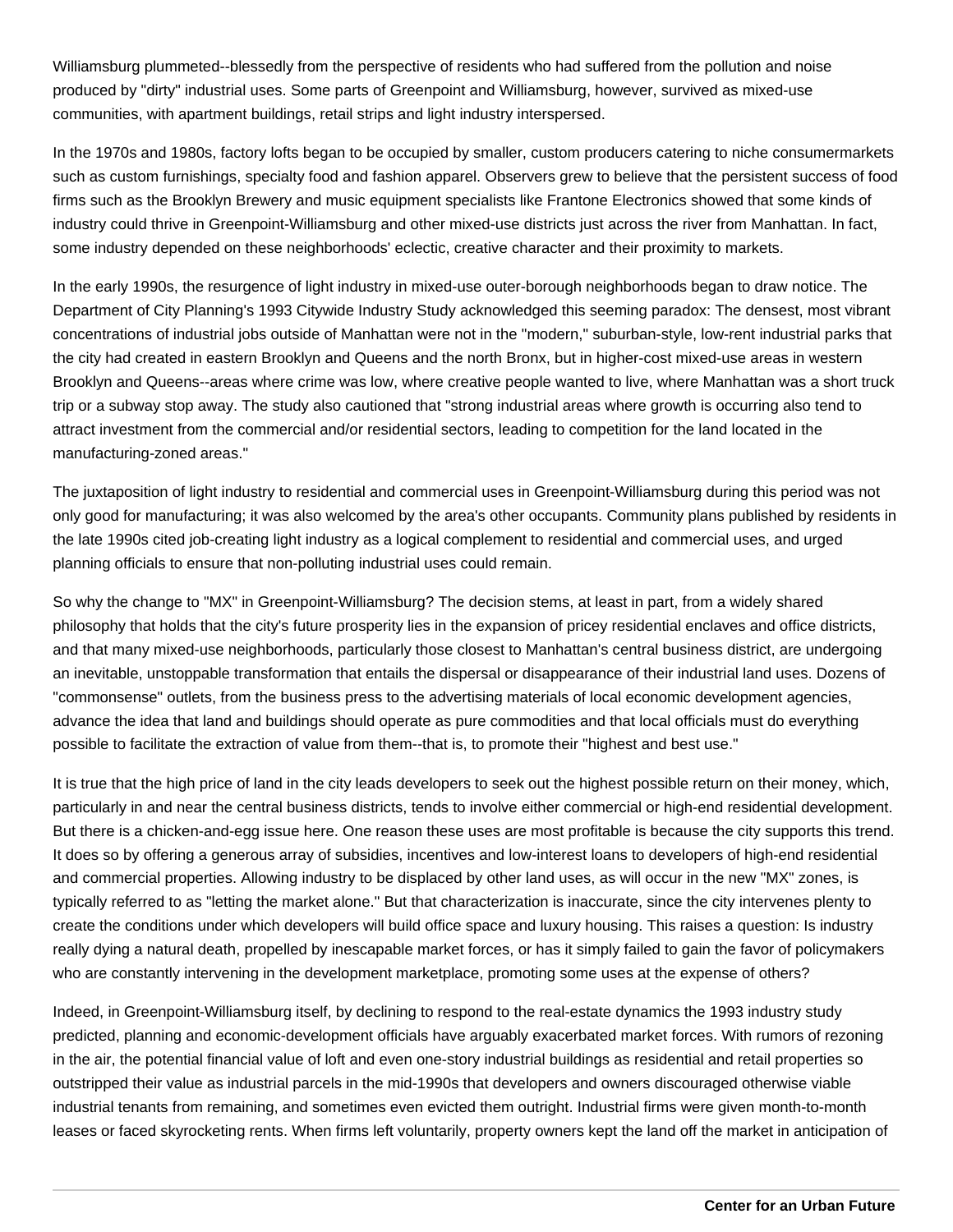selling to residential developers at a windfall. Industrial firms that sought to expand were quoted exorbitant prices. On top of this came the conversion phenomenon: Although the development of residential units in industrial zones was technically prohibited by the zoning code, developers bid for and acquired industrial property at prices more applicable to residential property. Their often-accurate assumption was that that they would succeed in obtaining variances--exceptions to the zoning code--from the mayorally appointed Board of Standards and Appeals.

City officials (in the Department of Buildings and the BSA) might have curbed these practices. But they did not--probably, in part, because the "industry is dead in New York" theory dominated minds of local opinion-makers.

Zoning tools are available that could support industry without sacrificing residential and office expansion. Groups like the Brooklyn Coalition for Equitable Development, drawing on research done at Pratt Institute, the New York Industrial Retention Network and elsewhere, have argued for a so-called "sustainable" or "non-transitional" mixed-use zone that gives stricter protection to industrial properties. This zoning would make it harder for the owner of a loft building to evict manufacturing tenants, and would provide a modicum of security and stability to industrial users when it comes to rents. A similar measure has been successfully implemented in the King-Spadina district of Toronto. BCED also advocates more concerted efforts to develop and nurture new industry in mixed-use areas. Projects like the Brooklyn Navy Yard (vacancy 2 percent), the Brooklyn Army Terminal (vacancy 5 percent) and the Greenpoint Manufacturing and Design Center (no vacancy) demonstrate that when city officials or nonprofits sponsor industrial development, they can produce vacancy rates lower than those in many office markets.

But subscribers to the so-called "highest and best use" philosophy would argue that if the "MX" designation is indeed the death knell of light industry in Greenpoint-Williamsburg and other mixed-use communities, we are silly to care. According to them, the city's industrial base is little more than a relic, any factory is more effectively used as housing or offices because those uses yield more rent, and we would do better to sever our sentimental attachment to the city's industrial past. From the perspective of real-estate value, this makes perfect sense. However, there are other ways to imagine the future--and there are compelling economic reasons to do so.

First, connections between industry and sectors such as tourism, finance, fashion and the arts are hard to ignore. Firms in mixed-use areas supply these sectors with products that would often cost more if obtained from outside the city, and that sometimes are difficult to substitute. Allowing service sectors to displace industry altogether could, paradoxically, make service sectors less competitive.

Second, mixed-use neighborhoods that include light industry are arguably more effective than homogeneous communities at attracting creative, entrepreneurial people to the city. The mass migration of artists, performers and other "creatives" to Greenpoint-Williamsburg offers evidence that innovative, entrepreneurial professionals, even if they work in service industries, want to live near a variety of activities. But as professionals who can pay high rents increasingly seek out the eclecticism of a community that houses restaurants, construction contractors, artists in residence, and makers of highconcept lighting fixtures, the mixed-use (and mixed-income) character of that community becomes less stable. Many residents and firms that imparted a distinctive character to Williamsburg's Northside neighborhood have already been driven away by rising rents, congestion and other costs.

Finally, while the city before the recession of the early 1990s seemed securely specialized in finance and business services, the recovery of these sectors during the post-recession boom did not bring employment levels to what they had been in the late 1980s. Finance and advanced services are more significant in New York City's economy today not because they have grown in absolute terms, but because with the depletion of industry they have increased as a proportion of total economic activity. Thus, it might pay to think about nurturing light industry that has a competitive advantage here, such as designoriented manufacturing. It might even pay to protect this type of industry from the real-estate pressures that threaten to eradicate it. Many in the economic-development field go to great lengths to develop from scratch the sorts of "industrial